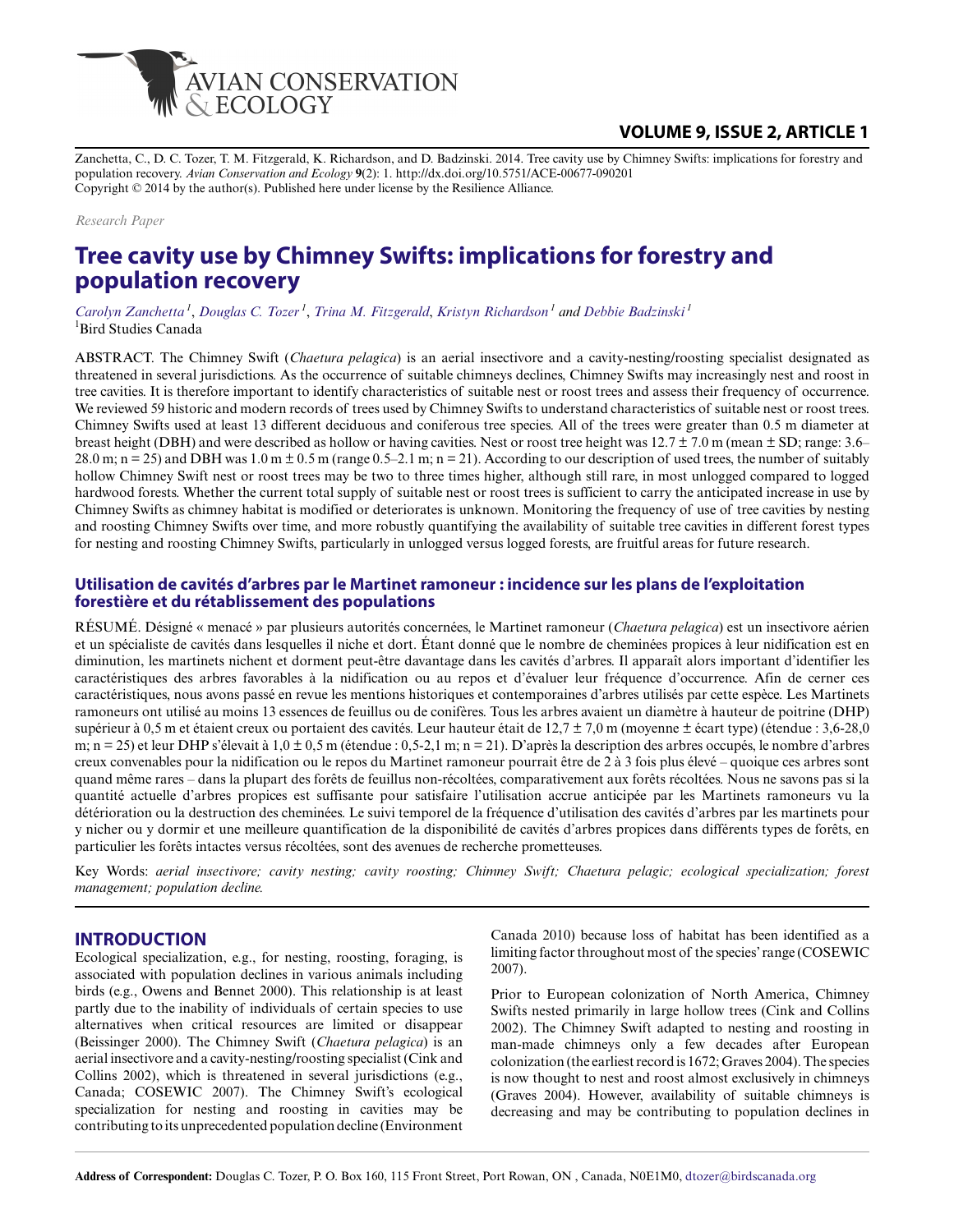some regions (COSEWIC 2007). By contrast, the availability of suitable chimneys does not currently appear to be limiting populations in southern Ontario because 75% of suitable chimneys are estimated to be unoccupied, but with continued loss, suitable chimneys could become limiting in the future (Fitzgerald et al. 2014).

Chimney Swifts do still nest and roost in tree cavities, but the frequency of use is not known (e.g., Ferguson and Ferguson 1991, Damro 2005, Hines et al. 2013). The presence of Chimney Swifts in areas located far from suitable chimneys during the breeding season, e.g., remote areas in Algonquin Park, Ontario, Canada (Tozer 2012) suggests that nesting and roosting in tree cavities may be more common than previously thought. As the number of suitable chimneys decline, Chimney Swifts may increasingly nest and roost in tree cavities. It remains to be seen whether availability of nest or roost trees will then be a compounding limiting factor contributing to population declines. This may be of particular concern in logged forests where large hollow trees, which are most attractive for nesting and roosting, tend to be less common (e.g., Crow et al. 2002). It is therefore important to identify characteristics of suitable nest or roost trees and assess their frequency of occurrence in case Chimney Swifts start to use natural nest sites more commonly in the future.

We reviewed historic and recent records of trees used by Chimney Swifts to develop a quantitative and qualitative description of suitable nest or roost trees. We used our description to estimate the quantity of suitable nest or roost trees currently found in logged versus unlogged forests.

## **METHODS**

We consulted several sources across the geographic breeding range of Chimney Swifts for observations of nest or roost trees, including books, peer-reviewed articles, nest record schemes, breeding bird atlases, researchers, online birding listservs and forums, and volunteer monitoring programs (e.g., Swiftwatch programs, [http://www.bsc-eoc.org/volunteer/acswifts/index.jsp,](http://www.bsc-eoc.org/volunteer/acswifts/index.jsp) and [http://www.bsc-eoc.org/research/speciesatrisk/chsw/index.](http://www.bsc-eoc.org/research/speciesatrisk/chsw/index.jsp) [jsp\)](http://www.bsc-eoc.org/research/speciesatrisk/chsw/index.jsp). Reports were found in journals (54%), nest record schemes  $(18\%)$ , books  $(17\%)$ , by personal communication  $(9\%)$ , and through online birding forums (2%). Reports were included in our review only if observers noted nests, eggs, or chicks, agitated adults near a tree cavity suggesting the presence of an active nest, or adults flying into or out of a tree cavity suggesting the presence of an active nest or roost. All available information describing nest or roost trees was gleaned from each report, e.g., tree species, height. We summarized tree height and diameter at breast height (DBH) by calculating mean, standard deviation, and the range between minimum and maximum.

## **RESULTS**

We found 69 observations of Chimney Swift nest or roost trees, but only 59 met our criteria, which we used for further inference (Table 1). Observations occurred between 1840 and 2013. All but 6 trees were in remote areas, and all trees were described as hollow or having cavities. Nest or roost tree height was  $12.7 \pm 7.0$  m (mean ± SD; min-max range: 3.6–28.0 m; *n* = 25). Nest or roost tree DBH was  $1.0 \text{ m } \pm 0.5 \text{ m}$  (mean  $\pm$  SD; min-max range 0.5–2.1 m;  $n = 21$ .

Although not always specified, 7 observations were in live trees, described as dying or decaying, and 18 were in dead trees. Deciduous tree species accounted for 27 observations, whereas coniferous tree species accounted for 21 observations. At least 13 different tree species were used (see Table 1 for complete species list). The deciduous tree species were primarily yellow birch (*Betula alleghaniensis*;  $n = 7$ ), maples (*Acer spp.*;  $n = 6$ ), and sycamores (*Platanus* spp.;  $n = 5$ ). The coniferous tree species were primarily cypress (Cupressaceae; *n* = 8), white pine (*Pinus strobus*;  $n = 7$ ), and unidentified pines (*Pinus* spp.;  $n = 3$ ).

In 15 reports, the top of the tree was broken, forming a chimneylike opening used by the swifts. Seven reports specified that the opening was formed by weather damage or broken limbs. In 3 reports, the entrance used by Chimney Swifts was a cavity previously created by Pileated Woodpeckers (*Dryocopus pileatus*).

## **DISCUSSION**

Chimney Swifts used a variety of live, dead, deciduous, and coniferous trees for nesting or roosting, but all were large with DBHs greater than 0.5 m, and 50% had DBHs between 0.6 and 1.3 m. Plus all of the trees were described as hollow or having cavities. These findings further support the premise that Chimney Swifts specialize on large diameter, extensively hollow nest or roost trees. The findings also provide, for the first time, an estimate of the minimum DBH for suitable Chimney Swift nest or roost trees.

The tree species used by Chimney Swifts for nesting or roosting were likely indicative of a preference for large-diameter trees. Many of the tree species are known for their longevity and for growing to massive sizes. For example, white pine is one of the largest and longest-lived conifer species in northeastern North America, and sycamore and cypress are known to grow to diameters of 3-5 m and live for several hundred years (Burns and Honkala 1990). Older and larger trees are more likely to develop large hollow sections because of accumulation of extensive longterm heart rot (e.g., Bull et al. 1997). Thus, the tree species used by Chimney Swifts may have figured prominently in our review because their longevity and large average size led to higher incidence and greater hollow volume, a prerequisite for use by Chimney Swifts.

We found similar numbers of observations of swifts entering through the side of the trunk or branch compared with the top or end. Notably, entryways were sometimes surprisingly small. Some swifts entered through apertures less than 5 cm in width, requiring them to land on the surface rather than flying in directly (Brewster 1937; R. Tozer, *personal communication*). In some of the observations, Chimney Swifts used entrances created by Pileated Woodpeckers located on the sides of trunks. Although it was not specified whether Chimney Swifts were using Pileated Woodpecker nest or roost cavities, it seems likely that Pileated Woodpecker roost cavities are more suitable because of their larger cavity size (Bull and Jackson 2011). Pileated Woodpecker roost trees are also used by the closely-related Vaux's Swift (*C. vauxi*) for nesting and roosting (Bull and Collins 2007) and may be an important source of Chimney Swift nest or roost trees.

Trees greater than 0.5 m DBH are uncommon in most forests within the Chimney Swift's breeding range. For instance, trees greater than 0.5 m DBH comprised only 4% (range: 1-5%) of trees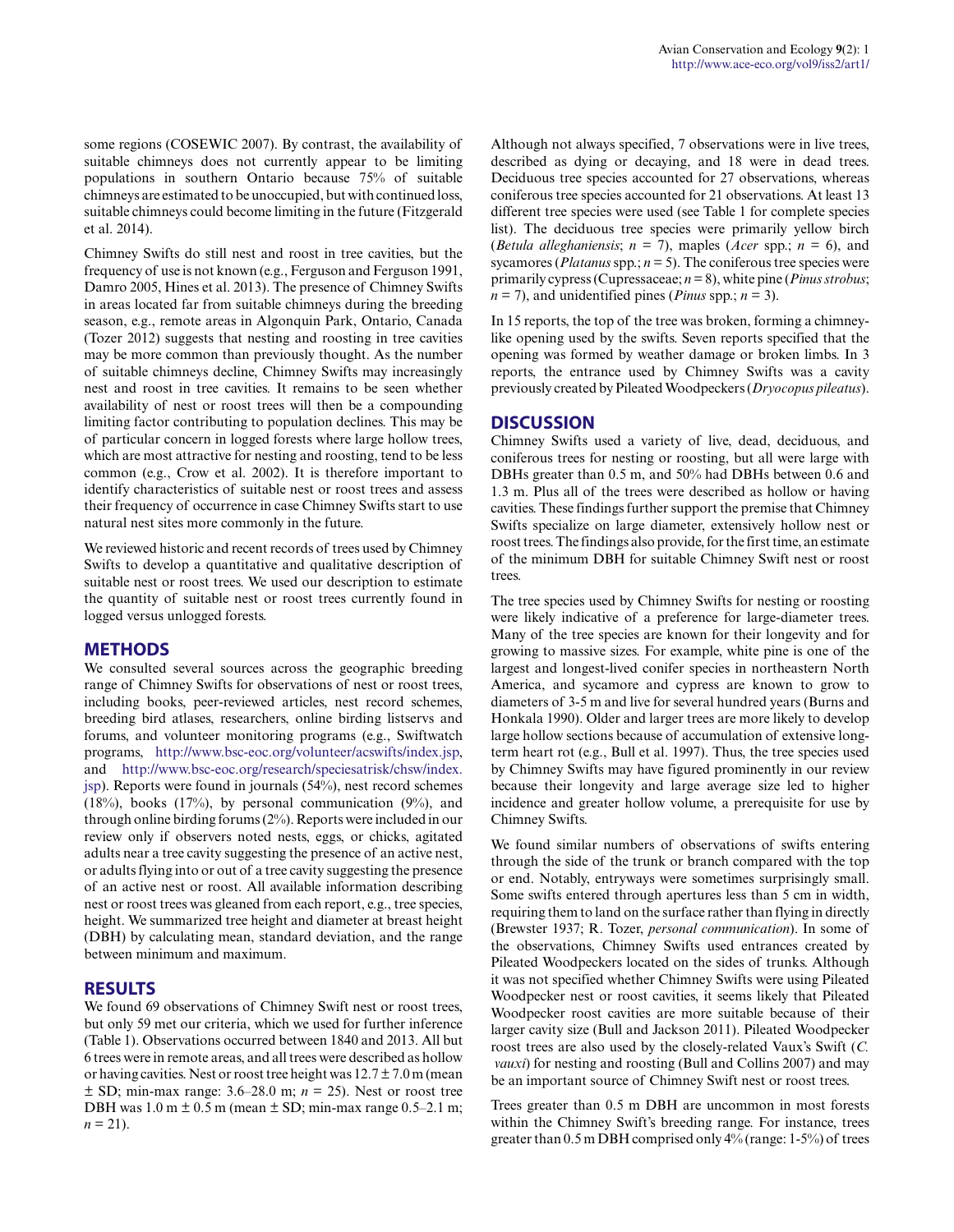| <b>Table 1.</b> Reports of Chimney Swift nest and roost trees in North America. Sycamore = Platanus spp.; Tulip tree = Leriodendron tulipifera; |
|-------------------------------------------------------------------------------------------------------------------------------------------------|
| White pine = Pinus strobus; Yellow birch = Betula alleghaniensis; Silver maple = Acer saccharinum; Black gum = Nyssa sylvatica; Balsam          |
| poplar = Populus balsamifera; White oak = Quercus alba; White spruce = Picea glauca; Sugar maple = Acer saccharum; Red maple =                  |
| <i>Acer rubrum</i> ; PIWO = Pileated Woodpecker ( <i>Dryocopus pileatus</i> ).                                                                  |

|              | Source Year first Location |                                                   | Tree Species             | Height                   | DBH                      | Description of             | Opening                      |
|--------------|----------------------------|---------------------------------------------------|--------------------------|--------------------------|--------------------------|----------------------------|------------------------------|
|              | observed                   |                                                   |                          | (m)                      | (m)                      | condition                  |                              |
| $\mathbf{1}$ | 1803                       | Marietta, OH                                      | Sycamore                 | 4.5                      | 1.7                      | Decayed and fallen         |                              |
| $\sqrt{2}$   | ~1808                      | Louisville, KY                                    | Sycamore                 | 18                       | 2.1                      | Decaying                   | Broken, hollowed branch      |
| 3            | 1863                       | St. Stephen, NB                                   | Birch                    | $\omega$                 | $\mathbb{Z}^2$           | Hollow                     |                              |
| 4            | ~1865                      | Deep woods of middle TN                           | Tulip Tree               | 15.2                     | 1.8                      | $\overline{a}$             | Broken limb, 2ft wide        |
| 5            | 1870                       | New Hartford, Oneida County, NY                   | ÷,                       | $\overline{a}$           | $\Box$                   | Hollow                     |                              |
| 6            | 1875                       | Clarksville, TN                                   | Sycamore                 | $\overline{\phantom{a}}$ | $\blacksquare$           |                            |                              |
| 7            | 1879                       | Lake Umbagog Region, ME                           | ä,                       |                          | $\overline{\phantom{a}}$ | Dead                       | Natural, on the side         |
| 8            | 1879                       | Hyde Park, London, ON                             | Elm                      | ÷,                       | $\overline{\phantom{a}}$ | Hollow snag                |                              |
| 9            | 1880                       | Lake Umbagog Region, ME                           | Elm                      |                          | $\overline{\phantom{0}}$ | Live                       | 6 in diameter                |
| 10           | 1887                       | Pembina County, ND                                |                          |                          | $\overline{\phantom{a}}$ | Multiple hollow trees      |                              |
| 11           | 1896                       | South bank of the Androscoggin, ME                | White pine               |                          | $\overline{\phantom{0}}$ | Dead                       | Small, round hole on the     |
| 12           | 1896                       | Banks of Rapid River, ME                          | Pine                     | $\overline{\phantom{a}}$ | $\overline{\phantom{a}}$ | Hollow snag                | side<br>Open top             |
| 13           | 1897                       | Great Dismal Swamp, Lake Drummond, Cypress        |                          |                          |                          | Hollow                     |                              |
|              |                            | VA                                                |                          |                          |                          |                            |                              |
| 14           | 1897                       | Great Dismal Swamp, Lake Drummond, Cypress<br>VA  |                          | $\overline{\phantom{a}}$ | $\overline{\phantom{0}}$ | Hollow                     |                              |
| 15           | 1905                       | Methals Lake, NS                                  | White pine               | 4.5                      | 1                        | Dead stub                  |                              |
| 16           | ~1910                      | Northern wilderness, MN                           | ä,                       | $\blacksquare$           | $\blacksquare$           | Hollow snag                | Small hole under limb        |
| 17           | 1915                       | Walsh County, ND                                  |                          | $\overline{\phantom{a}}$ | $\blacksquare$           | Multiple hollow trees      |                              |
| 18           | 1917                       | Bethany, WV                                       | Sycamore                 | $\blacksquare$           | $\blacksquare$           | Hollow                     |                              |
| 19           | 1918                       | Chippewa River, Holcombe, WI                      | White pine               | 3.6                      | 0.5                      | Hollow stub                | Open top                     |
| 20           | 1919                       | Mellen, WI                                        | Yellow birch             | 12                       | $\blacksquare$           | Hollow snag                | Open top                     |
| 21           | 1925                       | The Smokies                                       | $\overline{\phantom{0}}$ | $\overline{\phantom{a}}$ | $\overline{\phantom{a}}$ | Hollow                     |                              |
| 22           | 1928                       | Opposite Cranberry Island, Buckeye<br>Lake, OH    | Oak                      | ä,                       | $\blacksquare$           | Dead, hollow               | Open top                     |
| 23           | 1947                       | Liscom Game Sanctuary, NS                         | Hemlock                  |                          | $\overline{\phantom{a}}$ | Dead                       | PIWO hole, on the side       |
| 24           | 1947                       | Wildlife Research Area, Algonquin<br>Park, ON     | ÷,                       | ÷.                       | $\blacksquare$           | Dead snag                  | On the side                  |
| 25           | 1951                       | Fish lake near Barlow, Ballard County,<br>ΚY      | Cypress                  |                          | $\overline{\phantom{a}}$ | Multiple hollow trees      |                              |
| 26           | 1952                       | Fish lake near Barlow, Ballard County,<br>ΚY      | Cypress                  | $\blacksquare$           | $\mathbf{r}$             | Partially dead,<br>hollow  | Open top                     |
| 27           | 1954                       | Alger and Schoolcraft counties, MI                | Yellow birch             | 26                       | $\overline{\phantom{a}}$ | Live, multiple<br>openings | Two PIWO holes               |
| 28           | 1956                       | Duluth, MN                                        | Yellow birch             | $\blacksquare$           | $\overline{\phantom{a}}$ | Live, multiple             | PIWO hole                    |
|              |                            |                                                   |                          |                          |                          | openings                   |                              |
| 29           | 1960                       | Slide Mountain, Ulster County, NY                 |                          | $\blacksquare$           | $\blacksquare$           | Hollow                     |                              |
| 30           | 1961                       | Hamilton County, NY                               | White pine               | 18                       | 0.9                      | Hollow snag                | Open top                     |
| 31           | 1964                       | Norman, OK                                        | Maple                    | $\blacksquare$           | $\blacksquare$           | Hollow                     |                              |
| 32           | 1964                       | Labelle, QC                                       |                          | 5.4                      | $\blacksquare$           | Hollow                     |                              |
| 33           | 1977                       | Kinderhook, IL                                    | Silver maple             | 25                       | 0.7                      | Live until cut             |                              |
| 34           | 1979                       | Black River Lake, near Dead Brook, NS Pine        |                          | 6                        | $\blacksquare$           | Dead, hollow snag          |                              |
| 35           | 1979                       | Standard Aggregate Quarry, Milton, ON Hemlock     |                          | 18                       | $\overline{\phantom{a}}$ | Partially dead,<br>hollow  |                              |
| 36           | 1980                       | Methals Lake, outlet, NS                          | Pine                     | 6                        | $\overline{\phantom{0}}$ | Dead, hollow snag          |                              |
| 37           | 1981                       | Tuscumbia River, McNairy County, TN               |                          | ä,                       | $\blacksquare$           | Hollow snag                | Side cavity                  |
| 38           | 1983                       | Mountain Lake Biological Station, VA              | Black gum                | 7.3                      | 0.5                      | Hollow snag                | Open top                     |
| 39           | 1985                       | Macpès, Rimouski, QC                              | Balsam                   | $\blacksquare$           | 0.6                      | $\blacksquare$             | Natural, on the side         |
|              |                            |                                                   | poplar                   |                          |                          |                            |                              |
| 40           | 1987                       | Near East Gate, Algonquin Park, ON<br>Memphis, TN | White pine<br>White Oak  | $\blacksquare$           | $\overline{\phantom{a}}$ |                            | Broken limb, on the side     |
| 41           | 1988                       |                                                   |                          | $28\,$                   | 1.4                      | Dead, hollow               |                              |
| 42           | 1994                       | Mew Lake, Algonquin Park, ON                      | White<br>spruce          | $\blacksquare$           | $\blacksquare$           | Hollow                     | $\qquad \qquad \blacksquare$ |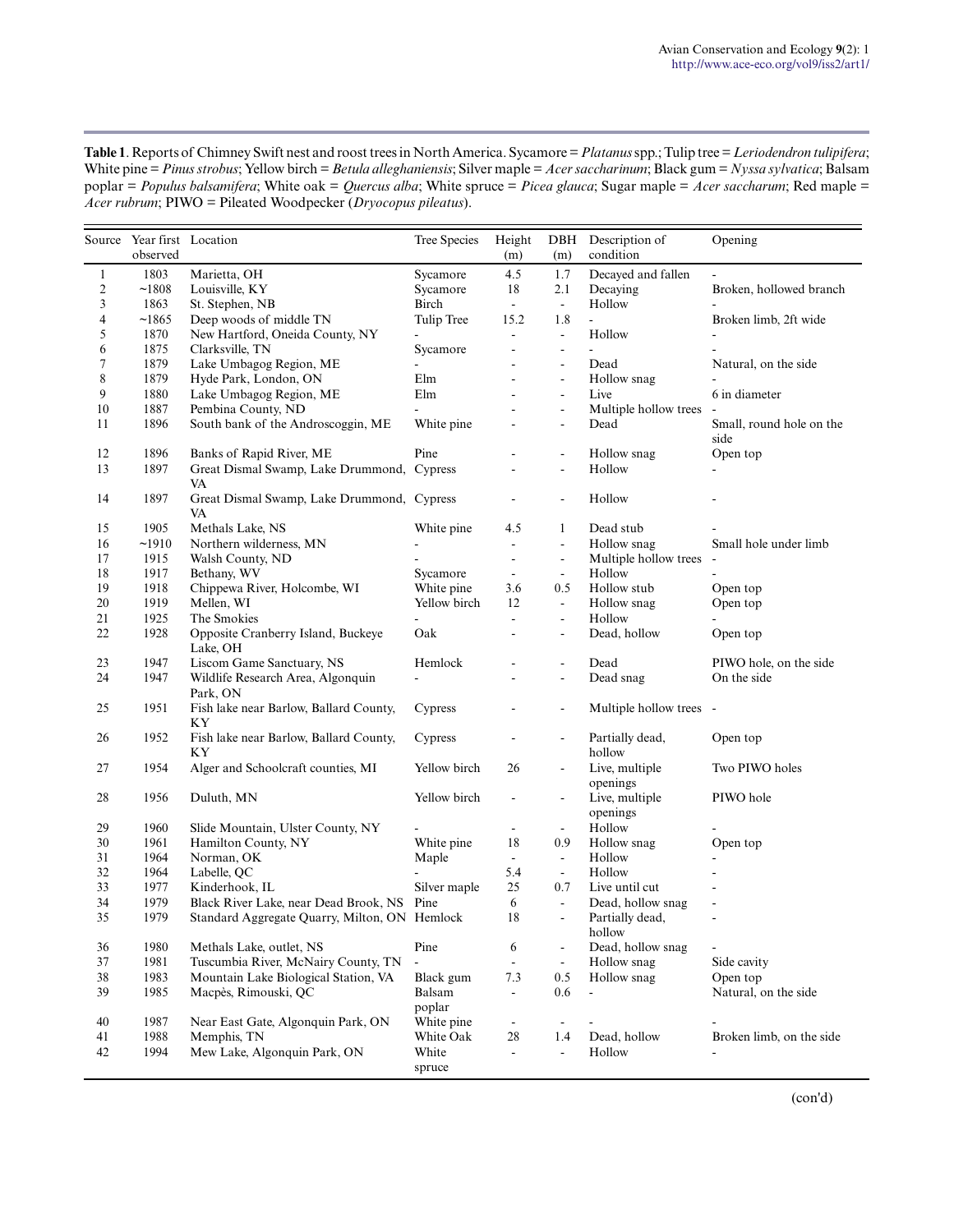| 43 | 2001                     | Forêt Sainte-Perpétue, QC                        | Sugar maple     | 8.2                      | 0.61                     | Hollow                     |                                |
|----|--------------------------|--------------------------------------------------|-----------------|--------------------------|--------------------------|----------------------------|--------------------------------|
| 44 | 2002                     | Saint-Ouentin, NB                                | Maple           | 10                       | $\overline{\phantom{a}}$ | Hollow snag                |                                |
| 45 | 2003                     | Westboro Township, Taylor County, WI             | Red maple       | 11                       | 0.6                      | Dead, hollow               | Broken limb, on the side       |
| 46 | 2004                     | North Sylvania Wilderness, Gogebic<br>County, MI | White pine      | 14                       | 1.2                      | Dead, multiple<br>openings | Open top                       |
| 47 | 2005                     | Forêt Tourville, QC                              | Sugar maple     | $\sim$                   |                          |                            |                                |
| 48 | 2005                     | 10 km west of tip of Long Point, ON              | Red Oak         | 10                       | 0.8                      | Partially dead,<br>hollow  | Broken, hollow, dead<br>branch |
| 49 | 2006                     | Brushy Lake, AR                                  | Bald<br>Cypress | 15.5                     | 1                        | Hollow, live               | Vertical fissure, broken top   |
| 50 | 2008                     | Crowfoot Lake, AR                                | Water<br>Tupelo | 7.5                      | 0.79                     | Hollow, live               | Broken branch                  |
| 51 | 2008                     | Belknap Lake, AR                                 | Bald            |                          | 1.25                     | Decayed top                |                                |
|    |                          |                                                  | Cypress         |                          |                          |                            |                                |
| 52 | 2008                     | Goose Lake, AR                                   | Bald            |                          | 1.25                     | Decayed top                |                                |
|    |                          |                                                  | <b>Cypress</b>  |                          |                          |                            |                                |
| 53 | 2008                     | Buck Lake, AR                                    | Bald            |                          | 1.25                     | Decayed top                |                                |
|    |                          |                                                  | Cypress         |                          |                          |                            |                                |
| 54 | 2009                     | Squire's Ridge, Long Point, ON                   | Oak             | 20                       | 0.6                      | Dead, hollow               | Open top                       |
| 55 | 2010                     | Butler Road, Black River Lake, NS                | White pine      | $\overline{\phantom{a}}$ | $\overline{\phantom{a}}$ | Hollow snag                |                                |
| 56 | 2012                     | Vinton County, OH                                | Oak             | 9                        | $\sim$                   | Dead, hollow               | Open top                       |
| 57 | 2013                     | North Tea Lake, Nipissing District, ON           | Yellow birch    | 15                       | 0.5                      | Dead, hollow               | Open top                       |
| 58 | $\blacksquare$           | Maple River, Gratiot County, MI                  |                 | ٠                        | $\sim$                   | Hollow snag                |                                |
| 59 | $\overline{\phantom{a}}$ | Mt. Carmel, IL                                   | Sycamore        | ٠                        | ٠                        |                            |                                |

<sup>1</sup>Schorger (1937), <sup>2</sup>Audubon (1840), <sup>3</sup>Baird et al. (1874), <sup>4</sup>McLaughlin (1926), <sup>5</sup>Bagg (1911), <sup>6</sup>Weakley (1941), <sup>7</sup>Brewster (1937), <sup>8</sup>Morden, J. A., 1879, Nest Record 26352, Ontario Nest Records Scheme, Bird Studies Canada, Royal Ontario Museum, and Canadian Wildlife Service, <sup>9</sup>Brewster (1937), <sup>10</sup>Stewart (1975), <sup>11</sup>Brewster (1937), <sup>12</sup>Brewster (1937), <sup>13</sup>Bartsch (1899), <sup>14</sup>Daniel (1902), <sup>15</sup>Elliot, R. D., 1978, Nest Record 432953, Maritimes Nest Records Scheme, Bird Studies Canada and Canadian Wildlife Service, <sup>16</sup>Townsend (1915), <sup>17</sup>Stewart (1975), <sup>18</sup>Hall (1983), <sup>19</sup>Jackson (1942), <sup>20</sup>Jackson (1942), <sup>21</sup>Ganier (1962), <sup>22</sup>Trautman (1940), <sup>23</sup>Cameron (1949), <sup>24</sup>Tozer (2012), <sup>25</sup>Mengel (1966), <sup>26</sup>Barbour and Gault (1952), <sup>27</sup>Cottrille (1956), <sup>28</sup>Hofslund (1957), <sup>29</sup>Bull (1985), <sup>30</sup>Kelsey (1964), <sup>31</sup>Sutton (1967), <sup>32</sup>Desgranges, J.-L., 1964, Fiche de nidification 476, Fichier de nidification des oiseaux du Québec, Musée national des sciences naturelles, Musées nationaux du Canada, <sup>33</sup>Blodgett and Zammuto (1979), <sup>34</sup>Forsythe, B., 1979-1997, Nest Records 432954, 432956, 432960, 432967-69, Maritimes Nest Records Scheme, Bird Studies Canada and Canadian Wildlife Service, <sup>35</sup>Sutherland, S., 1979, Nest Record 26342, Ontario Nest Records Scheme, Bird Studies Canada, Royal Ontario Museum, and Canadian Wildlife Service, <sup>36</sup>Forsythe, B., 1980-1982, Nest Records 432955, 432957, 432959, Maritimes Nest Records Scheme, Bird Studies Canada and Canadian Wildlife Service, <sup>37</sup>Nicholson (1984), <sup>38</sup>Tumer et al. (1984), <sup>39</sup>Bélanger, M.-A., 1985, Fiche de nidification 19389, Fichier de nidification des oiseaux du Québec, Musée national des sciences naturelles, Musées nationaux du Canada, <sup>40</sup>Cosburn, T., 1987, Nest Record 26381, Ontario Nest Records Scheme, Bird Studies Canada, Royal Ontario Museum, and Canadian Wildlife Service, <sup>41</sup>Ferguson and Ferguson (1991),  $^{42}$ Cosburn, T., 1994, Nest Record 26383, Ontario Nest Records Scheme, Bird Studies Canada, Royal Ontario Museum, and Canadian Wildlife Service, <sup>43</sup>Pelletier, G., 2001, Personal communication fide Canadian Wildlife Service, <sup>44</sup>Villard, M-A., 2002, Nest Record 1044614, Maritimes Nest Records Scheme, Bird Studies Canada and Canadian Wildlife Service, <sup>45</sup>Damro (2005), <sup>46</sup>Damro (2005), <sup>47</sup>Caron, R., 2005, Personal communication fide G. Pelletier / Canadian Wildlife Service, <sup>48</sup>Mackenzie, S. 2013. Personal communication fide Bird Studies Canada, <sup>49-53</sup>Hines et al. (2013)<sup>54</sup>Genreau, B., B. Toews, and B. Fried, 2013, Personal communication fide S. Mackenzie / Bird Studies Canada, <sup>55</sup>Whitman, R., 2010, Nest Record, Maritimes Nest Records Scheme, Bird Studies Canada and Canadian Wildlife Service, <sup>56</sup>Stenger, J., 2012, Tree-nesting Chimney Swifts – Vinton County, Retrieved from Ohio Birds list-serve at <http://www.surfbirds.com>(June 13, 2012), <sup>57</sup>Mackenzie, S., 2013, Personal communication fide Bird Studies Canada,  $^{58}$ Barrows (1912),  $^{59}$ Baird et al. (1874)

on average in 46 logged hardwood stands, and 11% (10-12%) of trees on average in 38 unlogged hardwood stands, across Minnesota, Ontario, New York, and Quebec (Hale et al. 1999, McGee et al. 1999, Angers et al. 2005; D. Tozer, *unpublished data*). However, only a small but unknown portion of these trees would be suitably hollow for nesting or roosting Chimney Swifts (e.g., Hale et al. 1999). In logged forests, cutting is often too frequent to allow trees to attain the age and size required for extensive heart rot and associated hollow cavities for nesting and roosting Chimney Swifts (e.g., Savignac and Machtans 2006, Tozer et al. 2012). Additionally, the number of suitable nest or roost trees may be limited by removal during harvest under occupational health and safety legislation requirements, and historical and regional differences in interpretation and application of forest management requirements and recommendations. Thus, the number of suitably hollow Chimney Swift nest or roost trees may be two to three times higher, although still rare, in most unlogged compared to logged hardwood forests.

We developed for the first time a quantitative and qualitative description of Chimney Swift nest or roost trees based on all existing data. According to our description, the number of suitably hollow Chimney Swift nest or roost trees may be higher but still rare in most unlogged compared to logged hardwood forests. Whether the current total supply of suitable nest or roost trees is sufficient to carry the anticipated increase in use by Chimney Swifts as chimney habitat is modified or deteriorates is unknown. Monitoring the frequency of use of tree cavities by nesting and roosting Chimney Swifts over time, and more robustly quantifying the availability of suitable tree cavities in different forest types for nesting and roosting Chimney Swifts, particularly in unlogged versus logged forests, are fruitful areas for future research.

*Responses to this article can be read online at:* <http://www.ace-eco.org/issues/responses.php/677>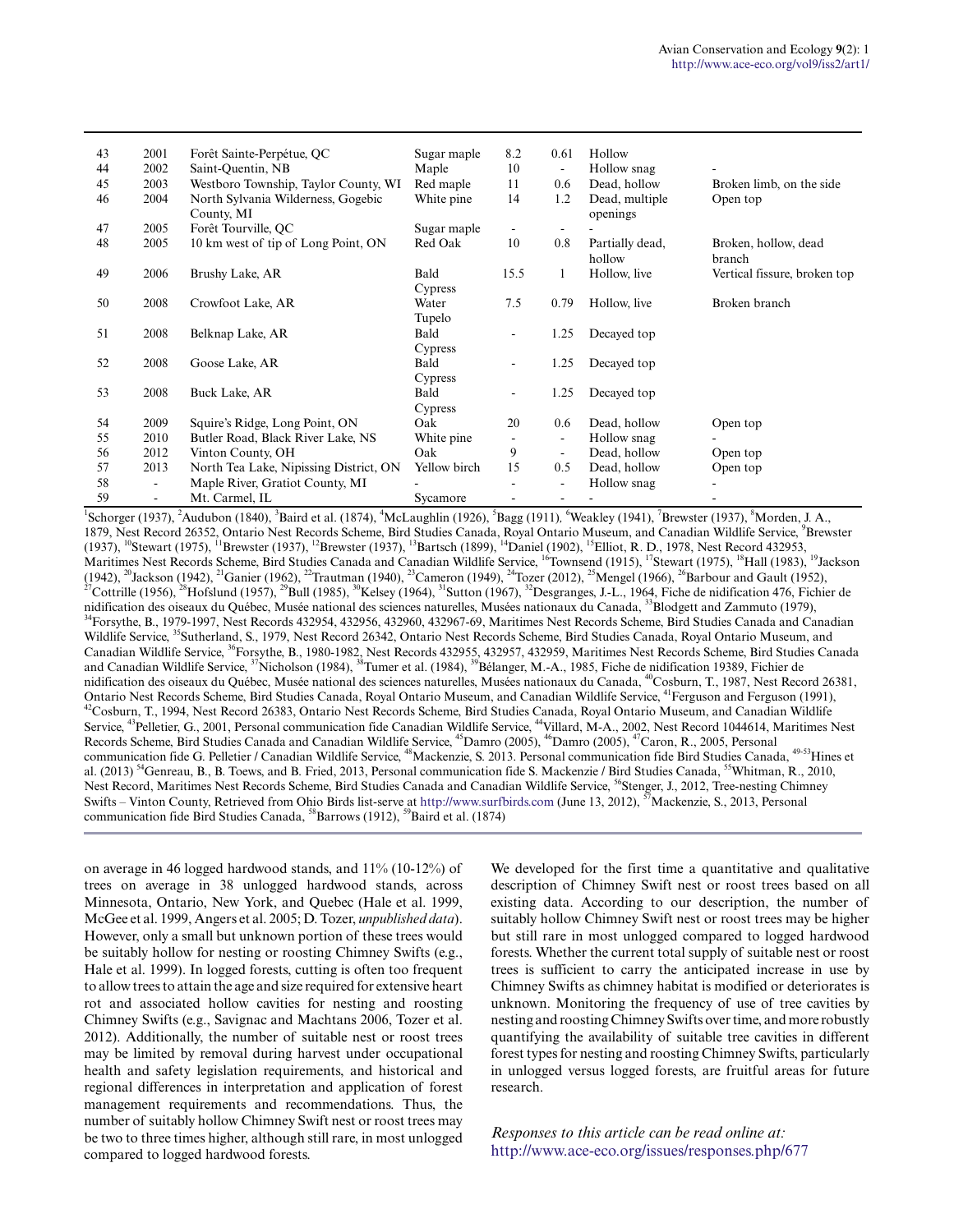#### **Acknowledgments:**

*This research was supported by Bird Studies Canada's Ontario SwiftWatch Program, the Government of Ontario, and the Natural Sciences and Engineering Research Council of Canada. We thank Ken Damro, Allison Manthorne, Brian Naylor, Brainard Palmer-Ball, Jr., Dwayne Sabine, and François Shaffer for locating nest records. We also thank Ken Elliott, Myles Falconer, Karla Falk, and Fred Pinto for comments on an earlier draft, and Joe Nocera and Elisabeth van Stam for assistance.*

#### **LITERATURE CITED**

Angers, V. A., C. Messier, M. Beaudet, and A. Leduc. 2005. Comparing composition and structure in old-growth and harvested (selection and diameter-limit cuts) northern hardwood stands in Quebec. *Forest Ecology and Management* 217:275-293. [http://dx.doi.org/10.1016/j.foreco.2005.06.008](http://dx.doi.org/10.1016%2Fj.foreco.2005.06.008)

Audubon, J. J. 1840. *The birds of America.* Volume 1. J.J. Audubon, New York, New York, and J. B. Chevalier, Philadelphia, Pennsylvania, USA.

Bagg, E. 1911. Annotated list of the birds of Oneida County, NY and the West Canada Creek Valley. *Transactions of the Oneida Historical Society* 12:17-86.

Baird, S. F., T. M. Brewer, and R. Ridgway. 1874. *A history of North American birds. Landbirds.* Volume 2. Little, Brown, & Co., Boston, Massachusetts, USA. [http://dx.doi.org/10.5962/bhl.](http://dx.doi.org/10.5962%2Fbhl.title.49274) [title.49274](http://dx.doi.org/10.5962%2Fbhl.title.49274)

Barbour, R., and W. L. Gault. 1952. Chimney Swifts in a hollow tree. *Kentucky Warbler* 28:14.

Barrows, W. W. 1912. *Michigan bird life.* Michigan Agricultural College, East Lansing, Michigan, USA.

Bartsch, P. 1899. A primitive swift colony. *Wilson Bulletin* 11:21-22.

Beissinger, S. R. 2000. Ecological mechanisms of extinction. *Proceedings of the National Academy of Sciences of the United States of America.* 97:11688-11689. [http://dx.doi.org/10.1073/](http://dx.doi.org/10.1073%2Fpnas.97.22.11688) [pnas.97.22.11688](http://dx.doi.org/10.1073%2Fpnas.97.22.11688)

Blodgett, K. D., and R. M. Zammuto. 1979. Chimney Swift nest found in hollow tree. *Wilson Bulletin* 91:154.

Brewster, W. 1937. The birds of the Lake Umbagog Region of Maine. *Bulletin of the Museum of Comparative Zoology* 66:477-478.

Bull, E. L. and C. T. Collins. 2007. Vaux's Swift (*Chaetura vauxi*). A. Poole, editor. *The birds of North America online.* Cornell Lab of Ornithology, Ithaca, New York, USA.

Bull, E. L. and J. A. Jackson. 2011. Pileated Woodpecker (*Dryocopus pileatus*). A. Poole, editor. *The birds of North America online.* Cornell Lab of Ornithology, Ithaca, New York, USA. <http://bna.birds.cornell.edu/bna/species/148/articles/introduction>

Bull, E. L., C. G. Parks, and T. R. Torgersen. 1997. *Trees and logs important to wildlife in the interior Columbia River basin.* General Technical Report PNW-GTR-391, U.S. Forest Service Pacific Northwest Research Station, Portland, Oregon, USA.

Bull, J. 1985. *Birds of New York State including the 1976 supplement.* Comstock, Ithaca, New York, USA.

Burns, R. M., and B. H. Honkala, editors. 1990. *Silvics of North America: 1. Conifers; 2. Hardwoods, Vol 2.* Agriculture Handbook 654. U.S. Forest Service, Washington, D.C., USA.

Cameron, A. A. 1949. Chimney Swift's nest in a woodpecker cavity. *Canadian Field-Naturalist* 63:114.

Cink, C. L., and C. T. Collins. 2002. Chimney Swift (*Chaetura pelagica*). A. Poole, editor. *The birds of North America online.* Cornell Lab of Ornithology, Ithaca, New York, USA. [http://bna.](http://bna.birds.cornell.edu/bna/species/646/articles/introduction) [birds.cornell.edu/bna/species/646/articles/introduction](http://bna.birds.cornell.edu/bna/species/646/articles/introduction)

Committee on the Status of Endangered Wildlife in Canada (COSEWIC). 2007. *COSEWIC assessment and status report on the Chimney Swift* Chaetura pelagica *in Canada.* COSEWIC, Ottawa, Ontario, Canada.

Cottrille, B. D. 1956. Chimney Swifts apparently nesting in Pileated Woodpecker hole in live tree. *Jack-pine Warbler* 34:30-31.

Crow, T. R., D. S. Buckley, E. A. Nauertz, and J. C. Zasada. 2002. Effects of management on the composition and structure of northern hardwood forests in Upper Michigan. *Forest Science* 48:129-145.

Damro, K. 2005. Traditional nesters project: investigating traditional nesting Chimney Swifts and their habitat. *Passenger Pigeon* 67:439-446.

Daniel, J. W. 1902. Summer birds of the Great Dismal Swamp. *Auk* 29:15-18.

Environment Canada. 2010. North *American Breeding Bird Survey – Canadian results and analysis website Version 3.00.* Environment Canada, Gatineau, Quebec, Canada.

Ferguson, J., and S. Ferguson. 1991. Chimney Swifts choose hollow oak tree for nesting site. *Migrant* 64:97-98.

Fitzgerald, T. M., E. van Stam, J. J. Nocera, and D. S. Badzinski. 2014. Loss of nesting sites is not a primary factor limiting northern Chimney Swift populations. *Population Ecology* 56 (3):507-512. [http://dx.doi.org/10.1007/s10144-014-0433-6](http://dx.doi.org/10.1007%2Fs10144-014-0433-6) 

Ganier, A. F. 1962. Some nesting records from the Smokies. *Migrant* 33:3.

Graves, G. R. 2004. Avian commensals in colonial America: when did Chaetura pelagica become the Chimney Swift? *Archives of Natural History* 31:300-307. [http://dx.doi.org/10.3366/anh.2004.31.2.300](http://dx.doi.org/10.3366%2Fanh.2004.31.2.300)

Hale, C. M., J. Pastor, and K. A. Rusterholz. 1999. Comparison of structural and compositional characteristics in old-growth and mature, managed hardwood forests of Minnesota, U.S.A. *Canadian Journal of Forest Research* 29:1479-1489. [http://dx.doi.](http://dx.doi.org/10.1139%2Fx99-076) [org/10.1139/x99-076](http://dx.doi.org/10.1139%2Fx99-076)

Hall, G. A. 1983. *West Virginia birds distribution and ecology, special publication of Carnegie Museum of Natural History, No. 7.* Carnegie Museum of Natural History, Pittsburgh, Pennsylvania, USA.

Hines, R. E., T. J. Bader, and G. R. Graves. 2013. Chimney Swifts (*Chaetura pelagica*) nest in tree cavities in Arkansas. *Southeastern Naturalist* 12(4):N18-N20. [http://dx.doi.org/10.1656/058.012.0414](http://dx.doi.org/10.1656%2F058.012.0414)